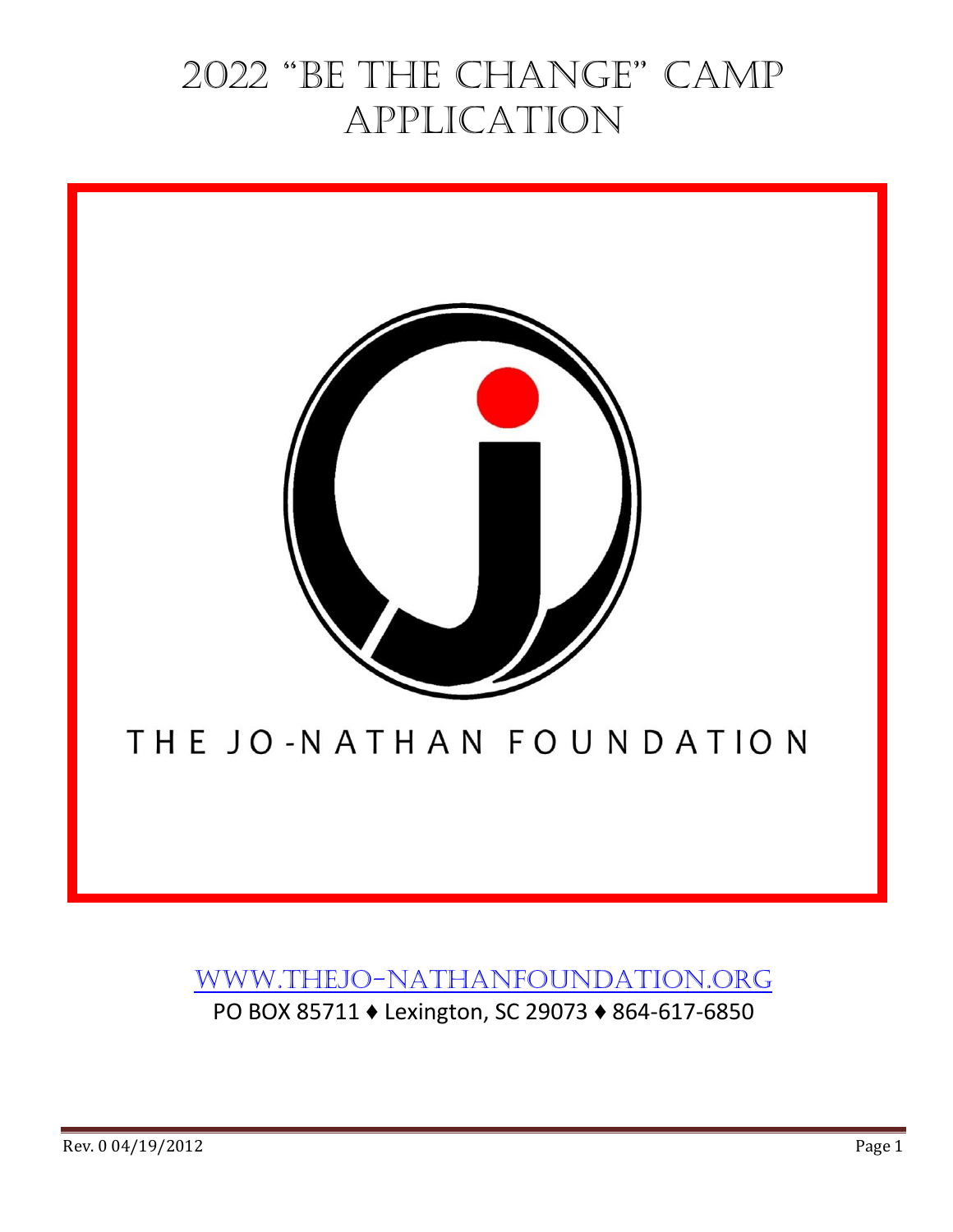# **"BE THE CHANGE" LEADERSHIP CAMP GUIDELINES**

#### **Camp Overview**

The Be the Change Leadership Camp is a very interactive four-day camp for 50-75 youth ages 12-17 and will be held at Camp Long in Aiken, SC. The goal of this camp is to provide these young people with the opportunity to engage in various activities and exercises where they will develop leadership, teamwork, and communication skills. We will place a great deal of emphasis on processing each scenario and having open dialogue with the youth about things that were done well and areas where improvement could be warranted. The camp objective is for each youth to develop his/her own plan during this four-day camp that enables them to create personal goals, academic goals, and/or a goal on how they can implement change in their community. The jo-Nathan Foundation staff will assist them in creating this plan.

#### **COVID-19 Protocol**

The Camp Long staff have added COVID-19 protocols to ensure that campers and staff are safe during their stay. Some of those new protocols include hiring a housekeeper whose sole purpose is to disinfect all areas and housing throughout the day. Portable sneeze guards have been installed on all tables in the dining hall and seating has been marked to ensure that all campers are properly social distancing. All staff members are required to wear mask throughout programming and hand sanitizer has been installed in all general areas of the camp. If your child is selected to attend the camp, we will provide more in-depth information regarding COVID-19.

#### **Selection**

Scholarship recipients are determined by the organization's committee and by the Jo-Nathan Foundation Board of Trustees. Recipients receive notification of their selection within 14 days of the application's postmark date. The date for the actual camp is June 24-26, 2022.

#### **The Application Package**

**Consideration will be given only to candidates submitting complete application packages**, which include: (1) a completed Jo-Nathan Foundation application form (copies are acceptable); (2) if in high school a copy of your high school transcript, if in elementary or middle school a copy of your most recent report card; (3) Short Answer Questions; (4) parent(s)/ guardian(s); and (5) Application Reference.

*Complete application packages MUST BE POSTMARKED NO LATER THAN June 1st , 2022 and submitted to The Jo-Nathan Foundation address listed below. Incomplete or inaccurate applications returned to the Jo-Nathan Foundation Scholarship Committee are in violation of procedures and will not be considered for scholarship support.*

#### *Mail Application to:*

#### The Jo-Nathan Foundation PO BOX 85711 ♦Lexington, SC 29073

#### *In lieu of mailing, complete application packages may also be scanned and emailed (by the due date) to the following email addresses:*

- Kim Smith: kes323516@gmail.com
- Terrence Cheatham[: tocheatham@gmail.com](mailto:tocheatham@gmail.com)
- Kolinski Simpkins: [kolinski.simpkins@gmail.com](mailto:kolinski.simpkins@gmail.com)
- Reggie Simpkins: [reggie@reggiesimpkins.com](mailto:reggie@reggiesimpkins.com)

### *SCHOLARSHIP APPLICATION*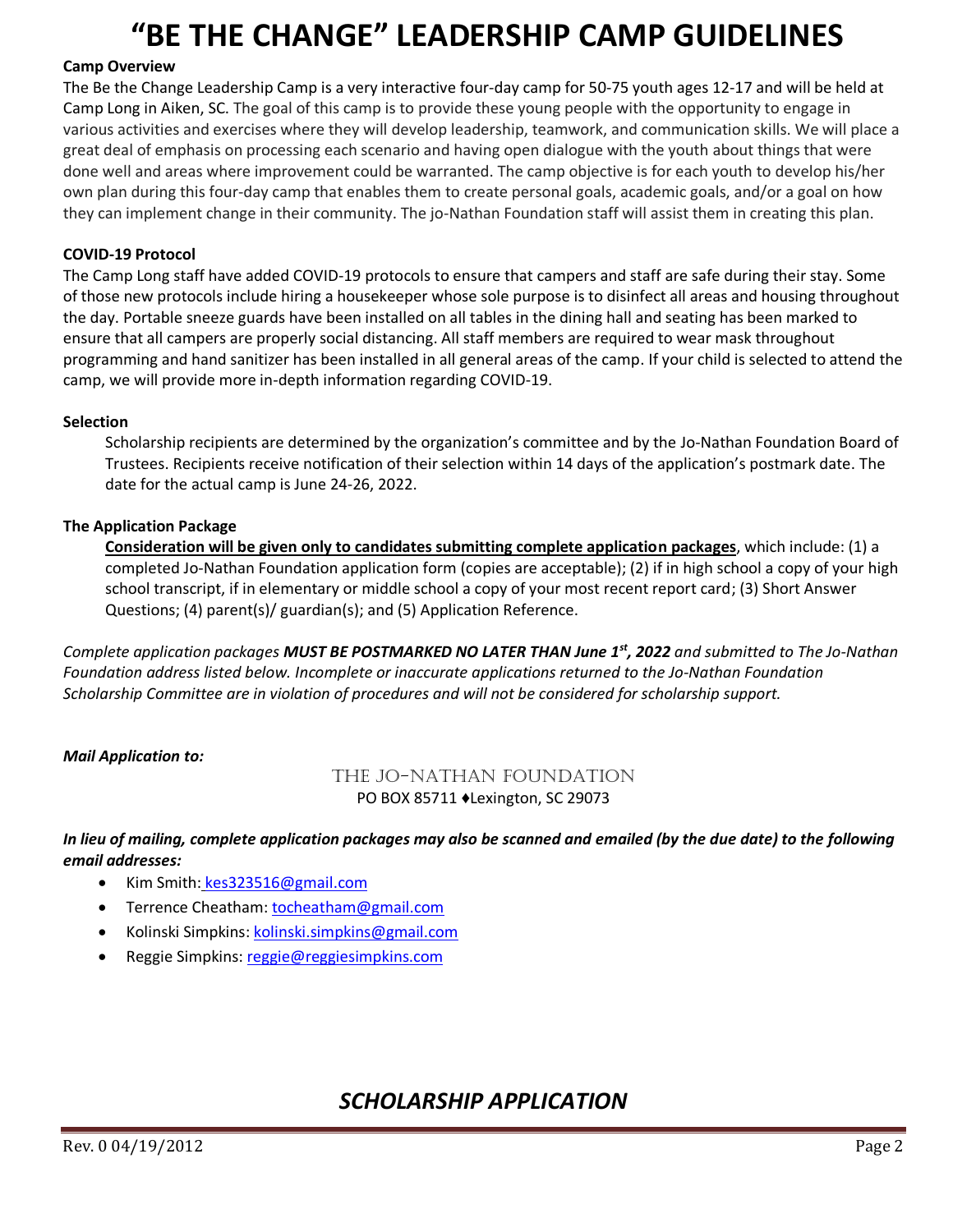Instructions: Please fill out ALL portions of the application and mail to the address listed above:

|                                                          | <b>Medical History</b> |  |  |
|----------------------------------------------------------|------------------------|--|--|
|                                                          |                        |  |  |
|                                                          |                        |  |  |
|                                                          |                        |  |  |
|                                                          |                        |  |  |
| Is the camper allergic to any medications? (Please list) |                        |  |  |
|                                                          |                        |  |  |
|                                                          |                        |  |  |

#### **Medications**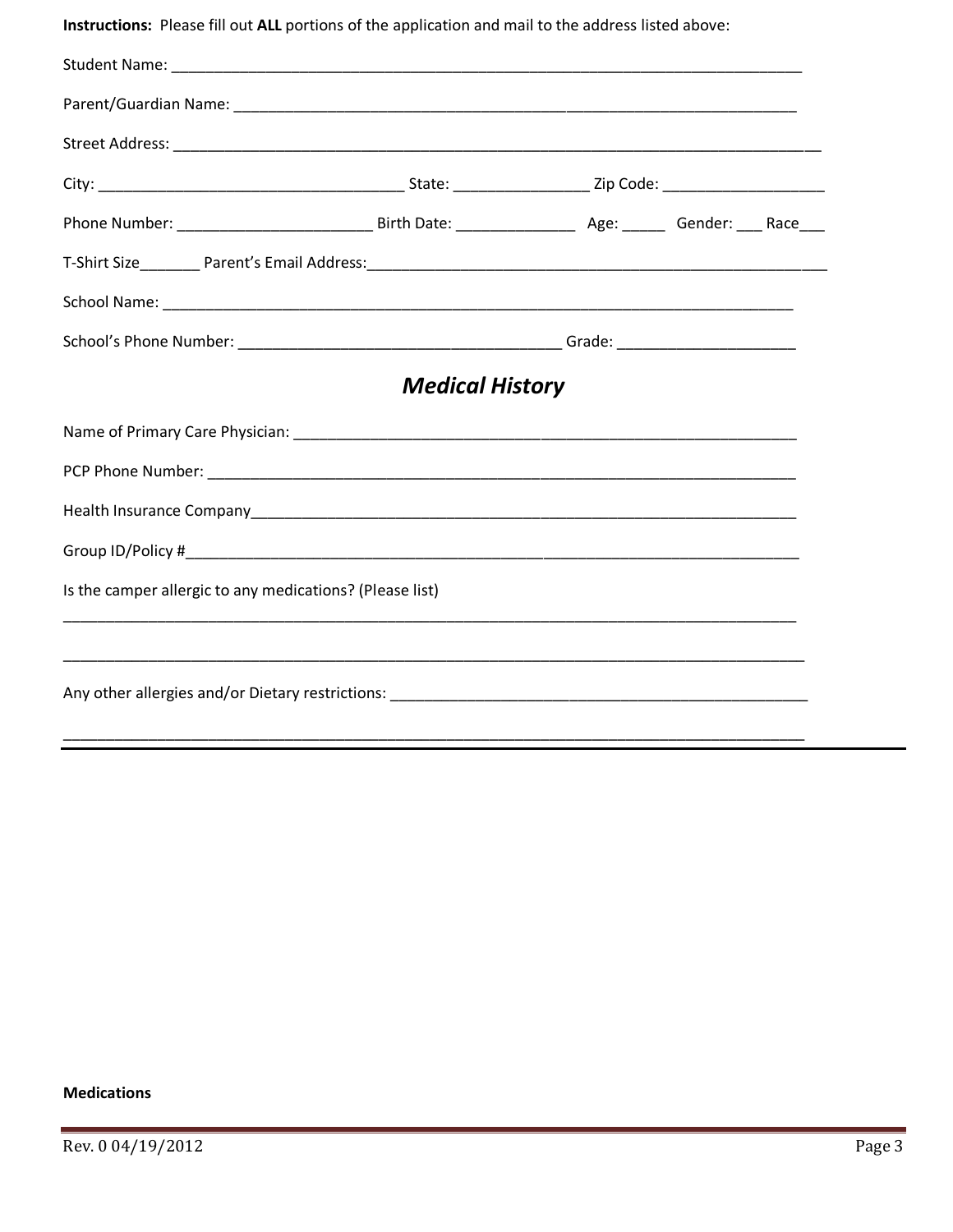Please list any and all medications this student will be taking during the hours of camp. All medications should be delivered to Be The Change Camp staff upon check-in. The designated medical personnel will administer medications as prescribed per parent's/guardian's permission. Medicine will not be dispensed unless the following guidelines are met:

• Prescription medications must be in the original pharmacy-labeled container or the original manufacturer's container and must have the student's name on the container.

• Any doctor's office samples must be accompanied by a signed physician prescription.

• Please limit the amount of medication to only what is required for your student's term at camp.

• Our camp provides most common over-the-counter medications, which will be dispensed per parent's/guardian's permission for each camper.

Please list all medications that will be administered at camp:

| <b>Name of Medication</b> | Strength | <b>Dosage</b> | Frequency | <b>Special Instructions</b> |
|---------------------------|----------|---------------|-----------|-----------------------------|
|                           |          |               |           |                             |
|                           |          |               |           |                             |
|                           |          |               |           |                             |

\_\_\_\_\_\_\_\_\_\_\_\_\_\_\_\_\_\_\_\_\_\_\_\_\_\_\_\_\_\_\_\_\_\_\_\_\_\_\_\_\_\_\_\_\_\_\_\_\_\_\_\_\_\_\_\_\_\_\_\_\_\_\_\_\_\_\_\_\_\_\_\_\_\_\_\_\_\_\_\_\_\_\_\_\_\_\_\_\_\_\_

\_\_\_\_\_\_\_\_\_\_\_\_\_\_\_\_\_\_\_\_\_\_\_\_\_\_\_\_\_\_\_\_\_\_\_\_\_\_\_\_\_\_\_\_\_\_\_\_\_\_\_\_\_\_\_\_\_\_\_\_\_\_\_\_\_\_\_\_\_\_\_\_\_\_\_\_\_\_\_\_\_\_\_\_\_\_\_\_\_\_\_\_ \_\_\_\_\_\_\_\_\_\_\_\_\_\_\_\_\_\_\_\_\_\_\_\_\_\_\_\_\_\_\_\_\_\_\_\_\_\_\_\_\_\_\_\_\_\_\_\_\_\_\_\_\_\_\_\_\_\_\_\_\_\_\_\_\_\_\_\_\_\_\_\_\_\_\_\_\_\_\_\_\_\_\_\_\_\_\_\_\_\_\_\_ \_\_\_\_\_\_\_\_\_\_\_\_\_\_\_\_\_\_\_\_\_\_\_\_\_\_\_\_\_\_\_\_\_\_\_\_\_\_\_\_\_\_\_\_\_\_\_\_\_\_\_\_\_\_\_\_\_\_\_\_\_\_\_\_\_\_\_\_\_\_\_\_\_\_\_\_\_\_\_\_\_\_\_\_\_\_\_\_\_\_\_\_

\_\_\_\_\_\_\_\_\_\_\_\_\_\_\_\_\_\_\_\_\_\_\_\_\_\_\_\_\_\_\_\_\_\_\_\_\_\_\_\_\_\_\_\_\_\_\_\_\_\_\_\_\_\_\_\_\_\_\_\_\_\_\_\_\_\_\_\_\_\_\_\_\_\_\_\_\_\_\_\_\_\_\_\_\_\_\_\_\_\_\_\_ \_\_\_\_\_\_\_\_\_\_\_\_\_\_\_\_\_\_\_\_\_\_\_\_\_\_\_\_\_\_\_\_\_\_\_\_\_\_\_\_\_\_\_\_\_\_\_\_\_\_\_\_\_\_\_\_\_\_\_\_\_\_\_\_\_\_\_\_\_\_\_\_\_\_\_\_\_\_\_\_\_\_\_\_\_\_\_\_\_\_\_\_ \_\_\_\_\_\_\_\_\_\_\_\_\_\_\_\_\_\_\_\_\_\_\_\_\_\_\_\_\_\_\_\_\_\_\_\_\_\_\_\_\_\_\_\_\_\_\_\_\_\_\_\_\_\_\_\_\_\_\_\_\_\_\_\_\_\_\_\_\_\_\_\_\_\_\_\_\_\_\_\_\_\_\_\_\_\_\_\_\_\_\_\_ \_\_\_\_\_\_\_\_\_\_\_\_\_\_\_\_\_\_\_\_\_\_\_\_\_\_\_\_\_\_\_\_\_\_\_\_\_\_\_\_\_\_\_\_\_\_\_\_\_\_\_\_\_\_\_\_\_\_\_\_\_\_\_\_\_\_\_\_\_\_\_\_\_\_\_\_\_\_\_\_\_\_\_\_\_\_\_\_\_\_\_\_ \_\_\_\_\_\_\_\_\_\_\_\_\_\_\_\_\_\_\_\_\_\_\_\_\_\_\_\_\_\_\_\_\_\_\_\_\_\_\_\_\_\_\_\_\_\_\_\_\_\_\_\_\_\_\_\_\_\_\_\_\_\_\_\_\_\_\_\_\_\_\_\_\_\_\_\_\_\_\_\_\_\_\_\_\_\_\_\_\_\_\_\_ \_\_\_\_\_\_\_\_\_\_\_\_\_\_\_\_\_\_\_\_\_\_\_\_\_\_\_\_\_\_\_\_\_\_\_\_\_\_\_\_\_\_\_\_\_\_\_\_\_\_\_\_\_\_\_\_\_\_\_\_\_\_\_\_\_\_\_\_\_\_\_\_\_\_\_\_\_\_\_\_\_\_\_\_\_\_\_\_\_\_\_\_

Has student been hospitalized in the past year? o Yes o NO If yes, please explain briefly:

Any additional concerns or conditions of which we should be aware?

#### **Special Education Services**

If you have a disability that requires accommodations, please complete a specific request below.

#### **Accommodations Needed**

### *Short Answer Question*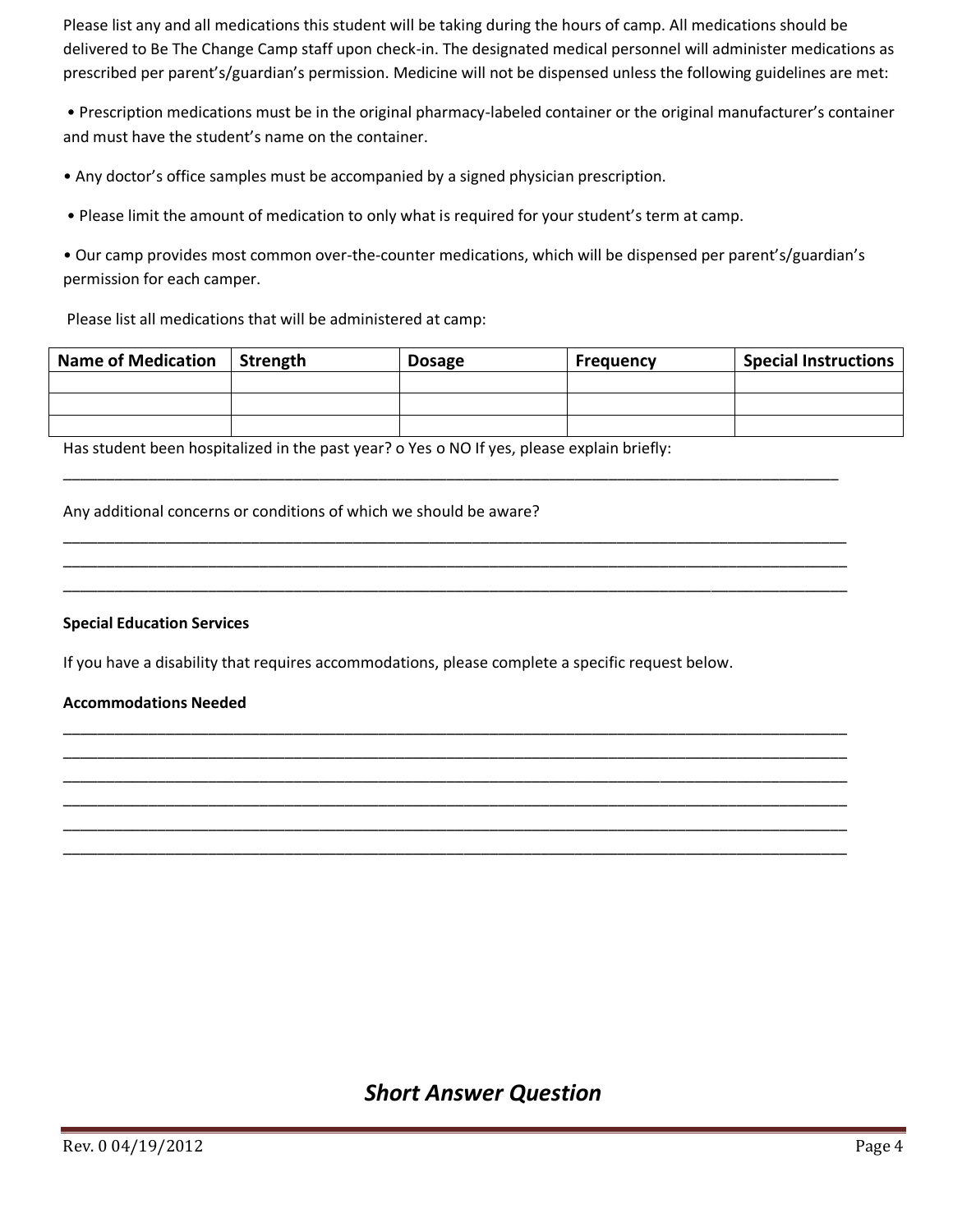Student: All applicants must answer question below in one paragraph. You may attach an additional sheet if needed.

Why would you like to attend the TJF Be the Change Leadership Camp? Also, include one thing that you would like to see change in your community. (All applicants must answer in at least 3-4 completed sentences)

|  | Ξ.                       |
|--|--------------------------|
|  |                          |
|  |                          |
|  |                          |
|  |                          |
|  |                          |
|  |                          |
|  |                          |
|  |                          |
|  |                          |
|  |                          |
|  |                          |
|  |                          |
|  |                          |
|  |                          |
|  |                          |
|  |                          |
|  |                          |
|  |                          |
|  |                          |
|  |                          |
|  |                          |
|  |                          |
|  | $\overline{\phantom{0}}$ |
|  |                          |
|  |                          |
|  |                          |
|  |                          |
|  |                          |
|  |                          |
|  |                          |
|  |                          |
|  |                          |
|  |                          |
|  |                          |
|  |                          |
|  |                          |
|  |                          |
|  |                          |
|  |                          |
|  |                          |
|  |                          |
|  |                          |
|  |                          |
|  |                          |
|  |                          |
|  |                          |
|  |                          |
|  |                          |
|  |                          |
|  |                          |
|  |                          |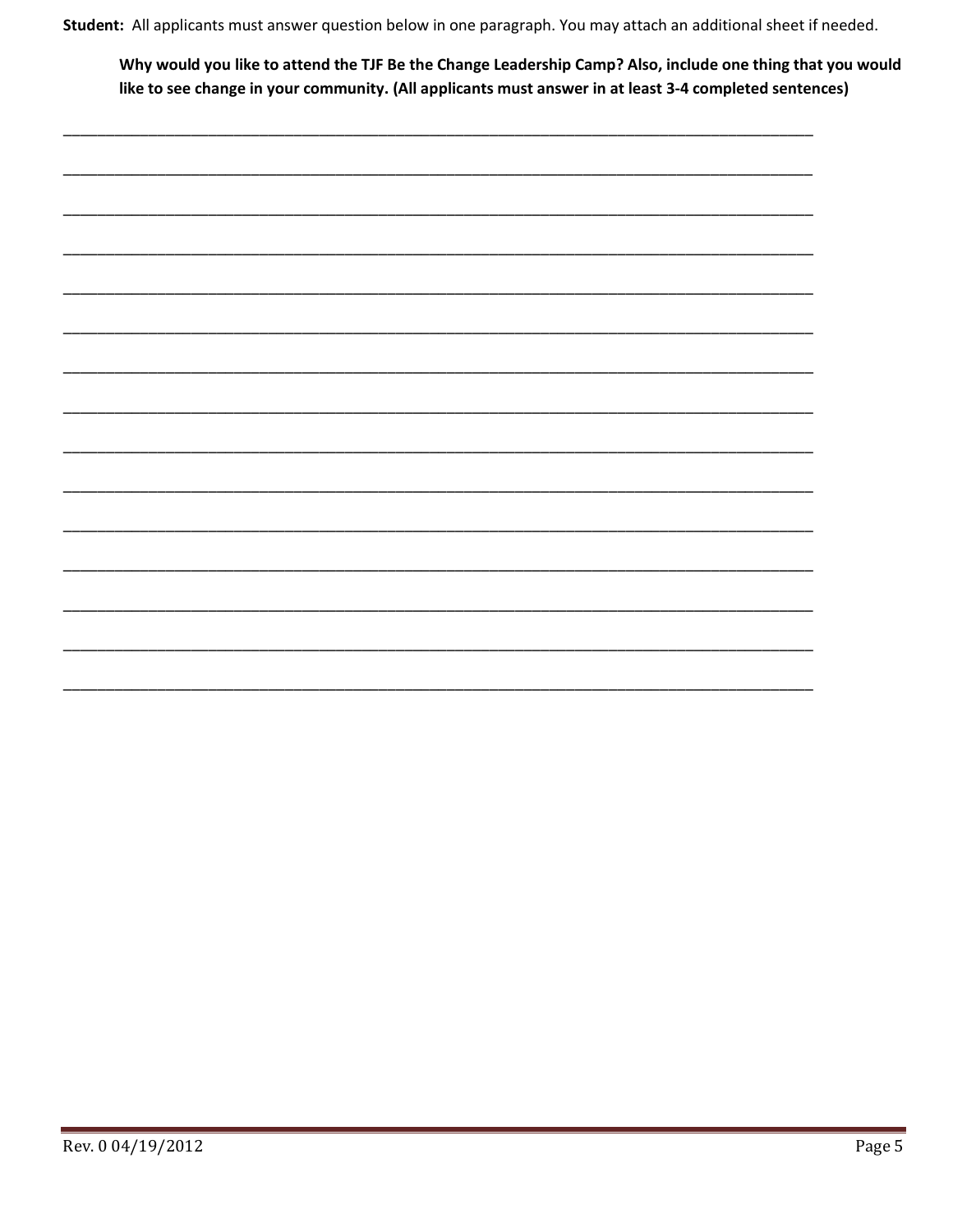## *Parent/Guardian Section*

**Parent/Guardian:** Please complete the following information and return with your child's application. The application will not be processed if this information is not completed.

Instructions: For each of the following statements, please rate your child on a scale of 1 to 5.

#### **1‐Never -2‐Rarely -3‐Occasionally -4‐Usually 5‐Always**

|              |                                                                                   |              |                              |                 | My son or daughter takes responsibility for his/her actions, good and bad.                                                  |  |  |
|--------------|-----------------------------------------------------------------------------------|--------------|------------------------------|-----------------|-----------------------------------------------------------------------------------------------------------------------------|--|--|
| $\mathbf{1}$ | $\overline{2}$                                                                    | $\mathsf{3}$ | $\overline{4}$               | $5\phantom{.0}$ | Don't Know                                                                                                                  |  |  |
|              |                                                                                   |              |                              |                 | My son or daughter can be trusted to follow through on things he/she is interested in.                                      |  |  |
| $\mathbf{1}$ | $2^{\circ}$                                                                       | $\mathbf{3}$ | $\overline{4}$               | 5               | Don't Know                                                                                                                  |  |  |
|              |                                                                                   |              |                              |                 | I feel that my son or daughter may be at risk for dropping out.                                                             |  |  |
| $\mathbf{1}$ | $\overline{2}$                                                                    | $\mathbf{3}$ | $\overline{4}$               | 5               | Don't Know                                                                                                                  |  |  |
|              |                                                                                   |              |                              |                 | My son or daughter demonstrates potential leadership skills.                                                                |  |  |
| $\mathbf{1}$ | $\overline{2}$                                                                    | $\mathsf{3}$ | 4                            | 5               | Don't Know                                                                                                                  |  |  |
|              |                                                                                   |              |                              |                 | My son or daughter does not have disciplinary problems.                                                                     |  |  |
| $\mathbf{1}$ | $\overline{2}$<br>$\mathsf{3}$<br>$5\phantom{.0}$<br>Don't Know<br>$\overline{4}$ |              |                              |                 |                                                                                                                             |  |  |
|              |                                                                                   |              |                              |                 | My son or daughter works well in-group settings.                                                                            |  |  |
| $\mathbf{1}$ | $2^{\circ}$                                                                       | $\mathbf{3}$ | 4                            | 5               | Don't Know                                                                                                                  |  |  |
|              |                                                                                   |              |                              |                 | My son or daughter interacts positively with peers.                                                                         |  |  |
| $\mathbf{1}$ | $\overline{2}$                                                                    | $\mathsf{3}$ | 4                            | 5               | Don't Know                                                                                                                  |  |  |
|              |                                                                                   |              |                              |                 | Please use the following lines to make any additional comments.                                                             |  |  |
|              |                                                                                   |              |                              |                 |                                                                                                                             |  |  |
|              |                                                                                   |              |                              |                 |                                                                                                                             |  |  |
|              |                                                                                   |              |                              |                 |                                                                                                                             |  |  |
|              |                                                                                   |              | needed by my child's school. |                 | I attest that all information in the application is accurate and I give my permission for the information to be verified as |  |  |
|              |                                                                                   |              | Signature of Parent/Guardian |                 | Date                                                                                                                        |  |  |
|              | <b>Print Name</b>                                                                 |              |                              |                 |                                                                                                                             |  |  |

Rev. 0 04/19/2012 Page 6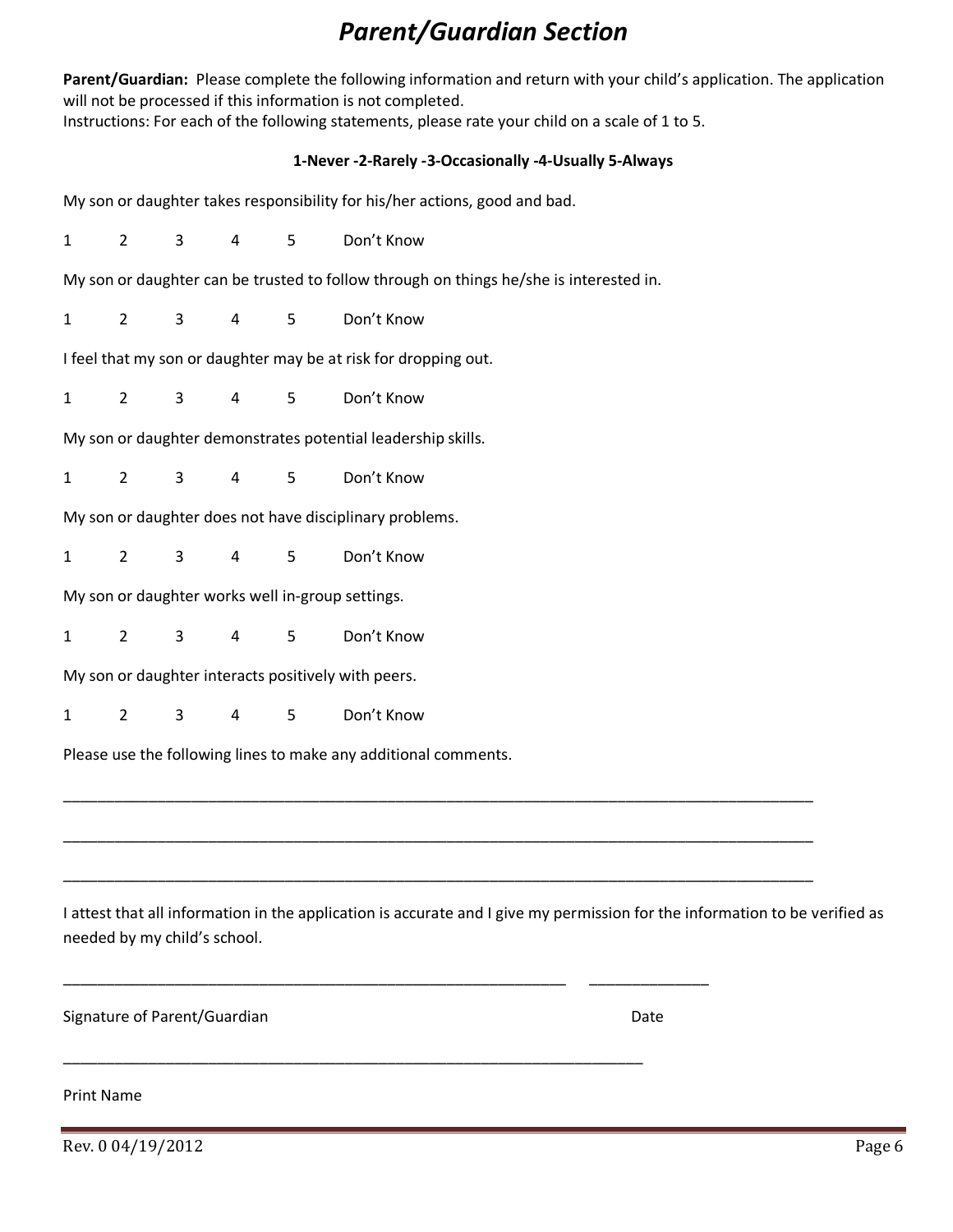# *Application Reference*

**Student:** The reference sheet must be completed by an adult and it cannot be a relative. It should be someone such as teacher, counselor, coach or etc. ALL APPLICANTS MUST HAVE THE REFERENCE FORM COMPLETED AND RETURNED! Please give this reference sheet to an adult at your school (teacher, counselor, coach, etc) and cannot be a relative.

**Reference:** The reference is a required part of the scholarship application process. Please complete the following reference sheet at your earliest convenience and include with the completed application or mail directly to The Jo Nathan Foundation at:

|                                                                       |                |                                               |                 |            | The Jo-Nathan Foundation                                                                          |  |  |
|-----------------------------------------------------------------------|----------------|-----------------------------------------------|-----------------|------------|---------------------------------------------------------------------------------------------------|--|--|
|                                                                       | PO Box 85711   |                                               |                 |            |                                                                                                   |  |  |
|                                                                       |                |                                               |                 |            | Lexington, SC 29073                                                                               |  |  |
|                                                                       |                |                                               |                 |            |                                                                                                   |  |  |
|                                                                       |                |                                               |                 |            |                                                                                                   |  |  |
|                                                                       |                |                                               |                 |            |                                                                                                   |  |  |
|                                                                       |                |                                               |                 |            |                                                                                                   |  |  |
|                                                                       |                |                                               |                 |            | Instructions: For each of the following statements, please rate the student on a scale of 1 to 5. |  |  |
| 1-Never -2-Rarely -3-Occasionally -4-Usually 5-Always                 |                |                                               |                 |            |                                                                                                   |  |  |
| -This student takes responsibility for his/her actions, good and bad. |                |                                               |                 |            |                                                                                                   |  |  |
| $\mathbf{1}$                                                          | $2^{\sim}$     | $3^{\circ}$                                   |                 | $4\quad 5$ | Don't Know                                                                                        |  |  |
|                                                                       |                |                                               |                 |            | -This student can be trusted to follow through on things he/she is interested in.                 |  |  |
| $\mathbf{1}$                                                          | $2^{\sim}$     |                                               |                 |            | 3 4 5 Don't Know                                                                                  |  |  |
| -This student demonstrates potential leadership skills.               |                |                                               |                 |            |                                                                                                   |  |  |
| $\mathbf{1}$                                                          | $2^{\sim}$     | $3^{\circ}$                                   |                 |            | 4 5 Don't Know                                                                                    |  |  |
| This student does not have disciplinary problems.                     |                |                                               |                 |            |                                                                                                   |  |  |
| $\mathbf{1}$                                                          | $\overline{2}$ | $\mathbf{3}$                                  | $4\overline{ }$ | 5          | Don't Know                                                                                        |  |  |
| This student works well with adults.                                  |                |                                               |                 |            |                                                                                                   |  |  |
| $\mathbf{1}$                                                          | $\overline{2}$ | $\mathbf{3}$                                  | $\overline{4}$  | 5          | Don't Know                                                                                        |  |  |
| This student works well in group settings.                            |                |                                               |                 |            |                                                                                                   |  |  |
| $\mathbf{1}$                                                          | $\overline{2}$ | 3                                             | $\overline{4}$  | 5          | Don't Know                                                                                        |  |  |
|                                                                       |                | This student interacts positively with peers. |                 |            |                                                                                                   |  |  |
| $\mathbf{1}$                                                          | $\overline{2}$ | 3                                             | 4               | 5          | Don't Know                                                                                        |  |  |